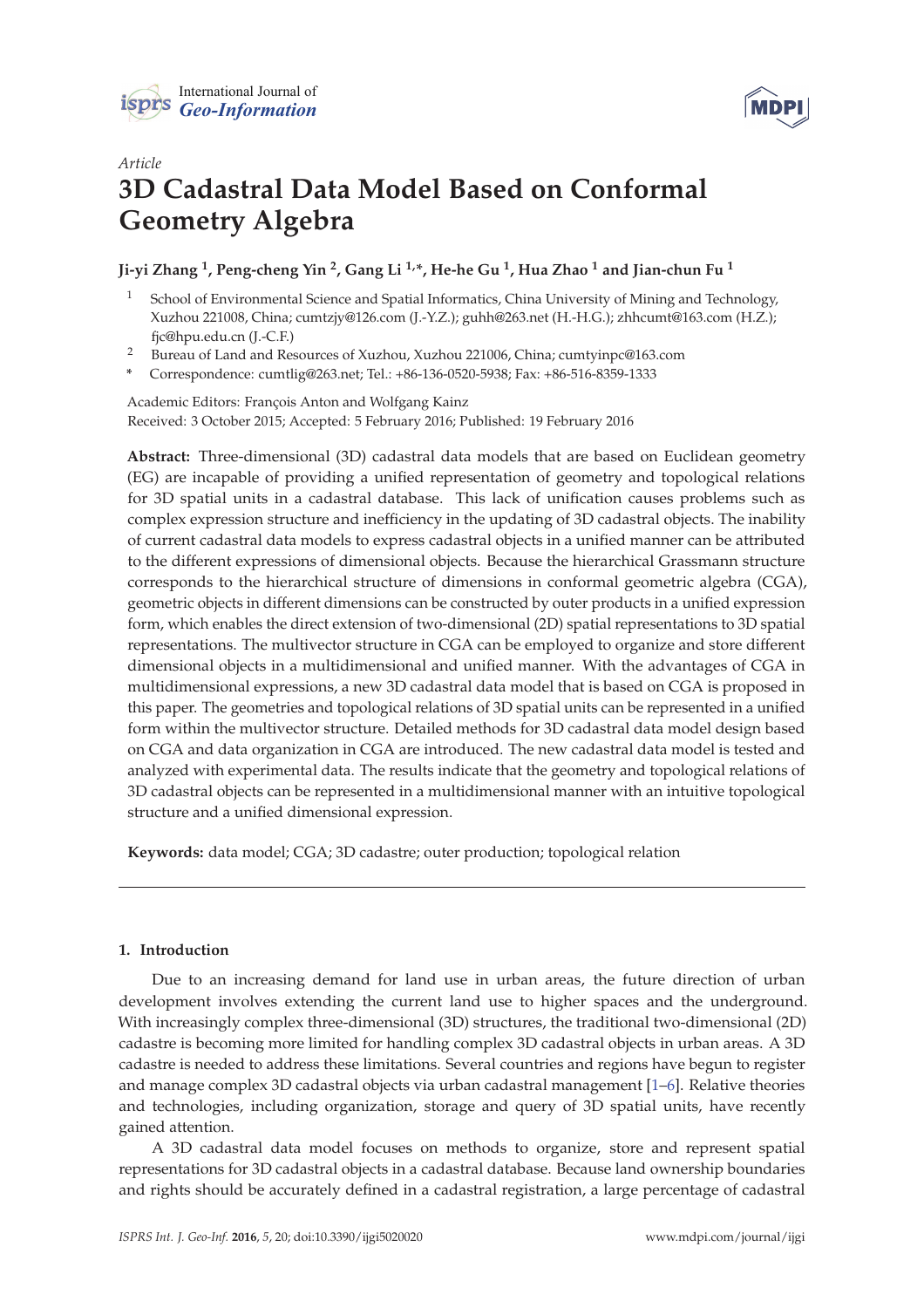data models represent the structures of 3D spatial units by describing topological relations among composed elements [7–9]. The majority of existing data representation models of traditional 3D cadastres are topological-based [7]. Several topological-based 3D cadastral data models, which are based on Euclidean Geometry (EG), have been developed for 3D cadastral management [7–13]. Because EG space lacks a unified form in dimensional expansion, the extension from a classical 2D cadastre to a 3D cadastre that is based on EG is not direct or simple. Representations of 3D spatial units are more complicated than representations of 2D spatial units in EG space [14], which is one of the main obstacles in 3D cadastre implementation. EG-based cadastral data models organize, store and represent geometry according to their topological relations, which are contained in 3D cadastral objects in a cadastral database. The topological structures and relations are logged and maintained during the entire procedure of data storage, relationship representation, operation, division of rights, and validation [13]. Universally accepted 3D cadastral data models have not been constructed for efficient complex spatial representations. How to store and represent spatial representations efficiently for 3D cadastral objects in a database remains a challenge in 3D cadastre development [15].

One of the main issues caused by the division of multidimensionality in EG space is the separation between the representation of geometry and the representation of algebra. Geometric elements with higher dimensions in EG space cannot be expressed directly and algebraically by their geometric components, which have lower dimensions. A separation exists between the expression of geometry and the expression of algebra [16], which produces the diversity of distinct expressions and computational structures in objects of different dimensions. EG-based 3D data models focus on the description of topological relations among different dimensional construction elements of 3D objects [7]. These methods for spatial representations are not intuitive. They cannot handle a complex hierarchical structure, especially the dimensional hierarchical structure in a 3D cadastre as an entity. Topological relations among different dimensions, such as points, boundary lines, boundary faces and spatial units, are commonly employed to indirectly realize the spatial representations of 3D objects [17–20]. For instance, lines and surfaces are expressed by the descriptions of construction points and lines, respectively, whereas a 3D spatial unit is represented by recording of relative surfaces. The principle of EG-based data models is a 3D extension of the topological relations among points, lines and planes in 2D space. In these data models, the geometries only comprise symbols that are logged or described in the database instead of the real computational primitives that are represented algebraically. The topological relations in EG-based data models resemble the connection structures between these symbolized geometries [21–23]. Due to the complexity of 3D objects and the limitations of EG in complex 3D object representation, EG-based data models cannot realize the integration of geometry and topology as an entity. Although several studies have attempted to integrate geometry and topology [24–26], none have achieved this goal due to the limitation of EG. New mathematical theories are needed to integrate geometric and algebraic representations as an entity.

In this paper, conformal geometric algebra (CGA) is introduced as the theoretical foundation of 3D cadastral spatial representations to solve problems in cadastral development from a 2D structure to a 3D structure. As a branch of Clifford algebra [27,28], CGA can integrate the geometric and algebraic representations of spatial objects. CGA can also solve geometric problems directly in an algebraic way [29]. Compared with EG, different dimensional elements in CGA can be expressed in a unified form by outer products consistent with the Grassmann structure, as shown in Figure 1, which indicates that the geometric structure of spatial units is consistent with the Grassmann dimensional structure. Several achievements that introduce CGA into geographic information systems (GISs) research are as follows: a multi-dimensional integrated GIS model [23,30], a spatial analysis computation [31–33], and an expression of topological relations and operations integration [34,35]. Yuan et al (2014) suggest that CGA has the potential to become the fundamental theory and technology for constructing a multidimensional unified GIS [35]. Therefore, it has high potential to serve as a solid foundation for 3D cadastral data modeling.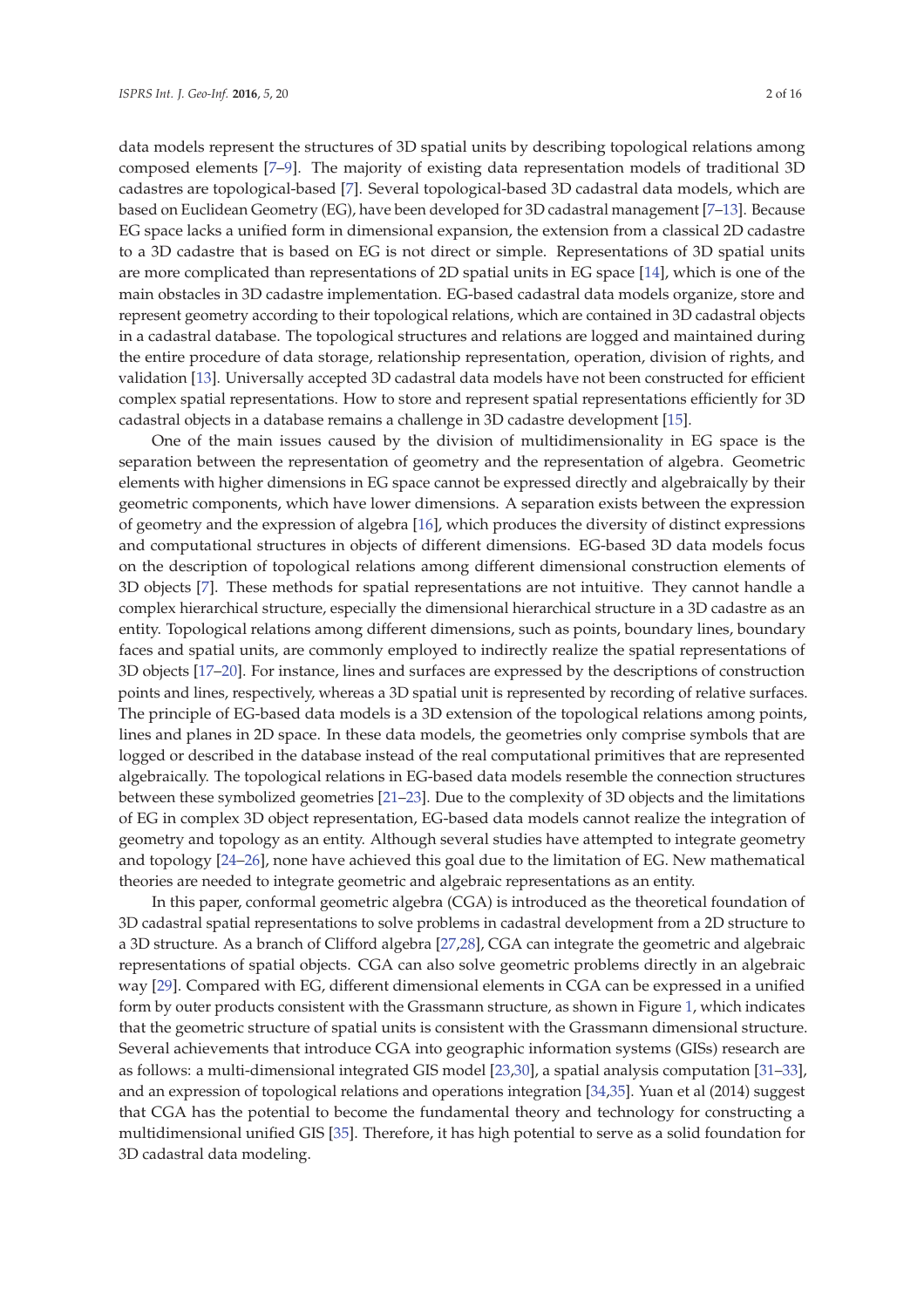

Figure 1. Grassmann structure that contains dimensional elements, where  $\hat{ }$  denotes an outer product.

This paper is organized as follows: In Section 2, we review the fundamental idea of constructing a 3D cadastral data model with CGA. The construction and development of the 3D cadastral data model are presented in Section 3. Both the theoretical and the technological implementations of the data model are discussed. In Section 4, we test the CGA-based 3D cadastral data model using real-world case studies. The characteristics, improvements and future directions of the 3D cadastral data model are discussed in Section 5. We state our conclusions in Section 6.

## **2. Basic Idea**

The unification of geometric and topological representations is one of the objectives in cadastral data modeling. The key to integrating geometry and topology is the integrated representation of the geometric structure and the dimensional structure of geometric elements of different dimensions. This representation is not possible in EG because traditional Euclidean space lacks consistency in the representation of geometries of different dimensions [14]. To achieve synchronization between geometry and topology at different dimensions, a distinct and unified mathematical representation and data organization structure are necessary.

CGA is one of the most powerful geometric algebra (GA) systems. Compared with other geometric systems, such as Euclidean geometry and projective geometry, CGA has the unique advantages of simple and intuitive structure, distinct geometric meaning and unified characteristics with regard to the expression of the geometry [35–38]. Because dimensional and topological structures in CGA are consistent with the Grassmann dimensional structure, different dimensional elements can be expressed directly via outer products with conformal points. The structure of the Grassmann hierarchy is similar to the topological structures of different dimensional objects [39], which enables the construction of a unified representation for different dimensional geometries in CGA [40]. The unified representation of the geometric construction is purely algebraic, which indicates that geometric objects can be expressed as an algebraic entity [41]. With the expression of the structure of the geometric objects in CGA, the topological relations are implicitly contained in their algebraic expression [42]. In this manner, the unified representation of geometries and topological relations can be achieved.

Fundamental primitives (e.g., points, point pairs, lines, circles, planes and spheres) in CGA can be represented consistently using the outer product with the integration of geometries and topological relations. However, the representation of arbitrary geometries may not fit a hierarchal Grassmann structure. To ensure compatibility with an existing GIS data model, a 3D cadastral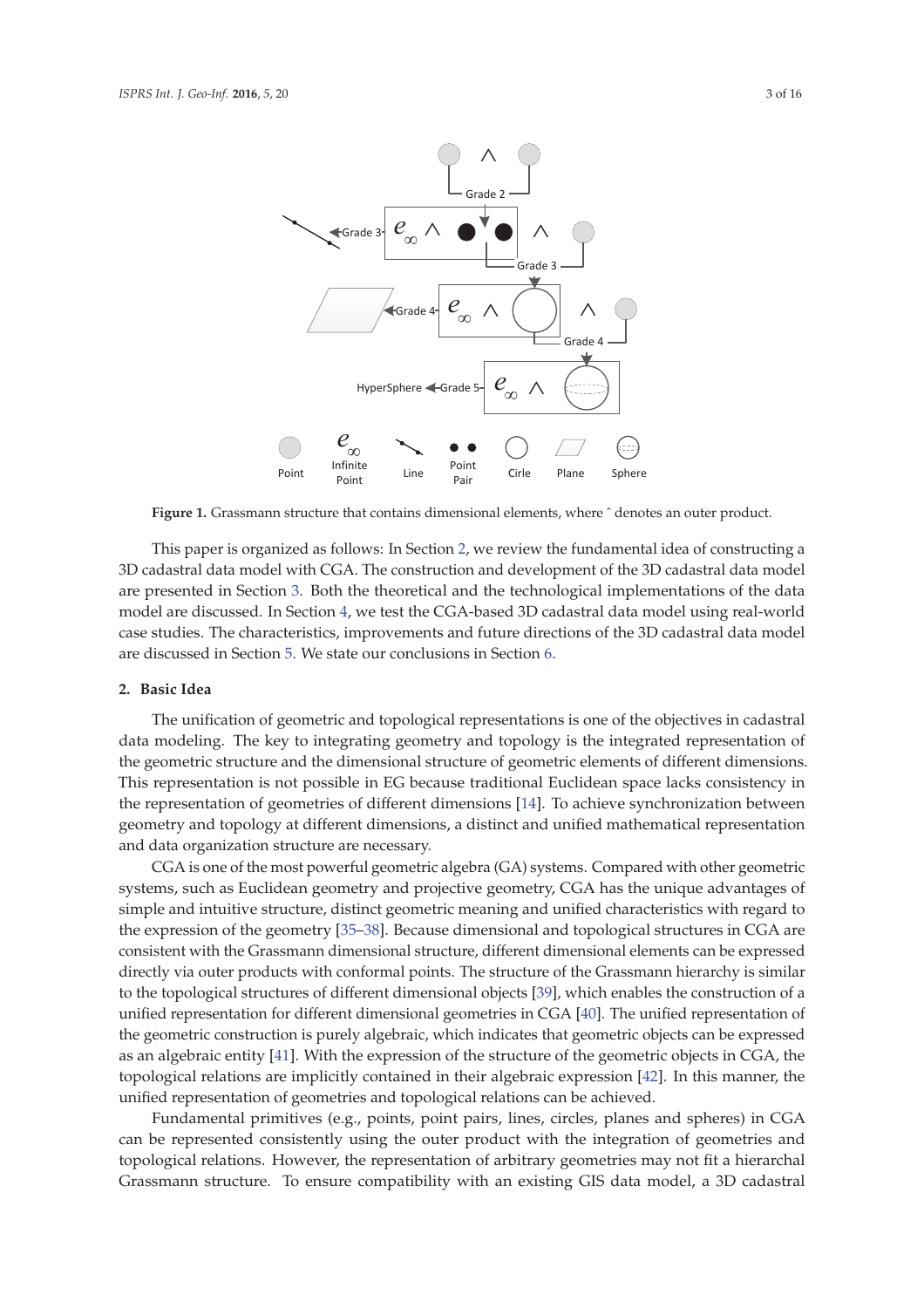data model with a complex-simplex structure is formed. For example, complex geometries should be composed of elementary geometries. In this combination, topological structures should also be encoded and represented in the expression of geometric structures. Although CGA includes six primitives, only points, lines and planes are employed in the spatial representations to fit the characteristics of accurate cadastral boundary representation. Because the elemental geometric objects in CGA have different dimensions, a unified representation structure that represents different dimensional objects is preferable.

The multivector structure, which is the fundamental algebraic structure in CGA, combines different dimensional objects. In a multivector structure, different dimensional geometric elements that comprise the complete object are represented as blade subspaces of the CGA according to the grades (*i.e.*, dimensions) of the objects. The structures of the objects are coded in the weight, amplitude and orientation of the components of the multivectors [33]. In this manner, the representation of geometries in a multivector structure can be expressed algebraically. With well-defined data structures (e.g., the hierarchal structure according to the dimensions [35]), consistent topological relations can be maintained even if complex geometries are represented. For example, we can represent complex 3D cadastral spatial units according to the combination of points, lines and planes. In a multivector structure, the topological relations among these different dimensional elements can be formulated using the coefficients of the blades in the multivectors, and the geometric construction relations can be completely investigated using the structures of the multidimensional organization structures. The multivector structure provides a unified and ideal structure for storing different dimensional objects by integrating geometric and topological structures in an algebraic manner.

We developed a multidimensional-unified 3D cadastral data model using CGA. The premise of the construction of the data model is illustrated in Figure 2. In the first phase, 3D cadastral objects are decomposed into geometric and topological components from which we can obtain simplex elements that are composed of complex objects. Conformal points can be obtained from original Euclidean point sets via expression in CGA in the second phase. These simplex elements, which are employed to construct 3D cadastral spatial units, can be consistently represented by conformal point sets using the outer product operation in CGA in the third phase. Complex 3D cadastral spatial units are expressed via the multivector structure, in which different dimensional construction simplexes are integrated to realize a unified expression for geometric information and topological relations.



**Figure 2.** Processing flow of the CGA (conformal geometric algebra) -based 3D (three-dimensional) cadastral data model.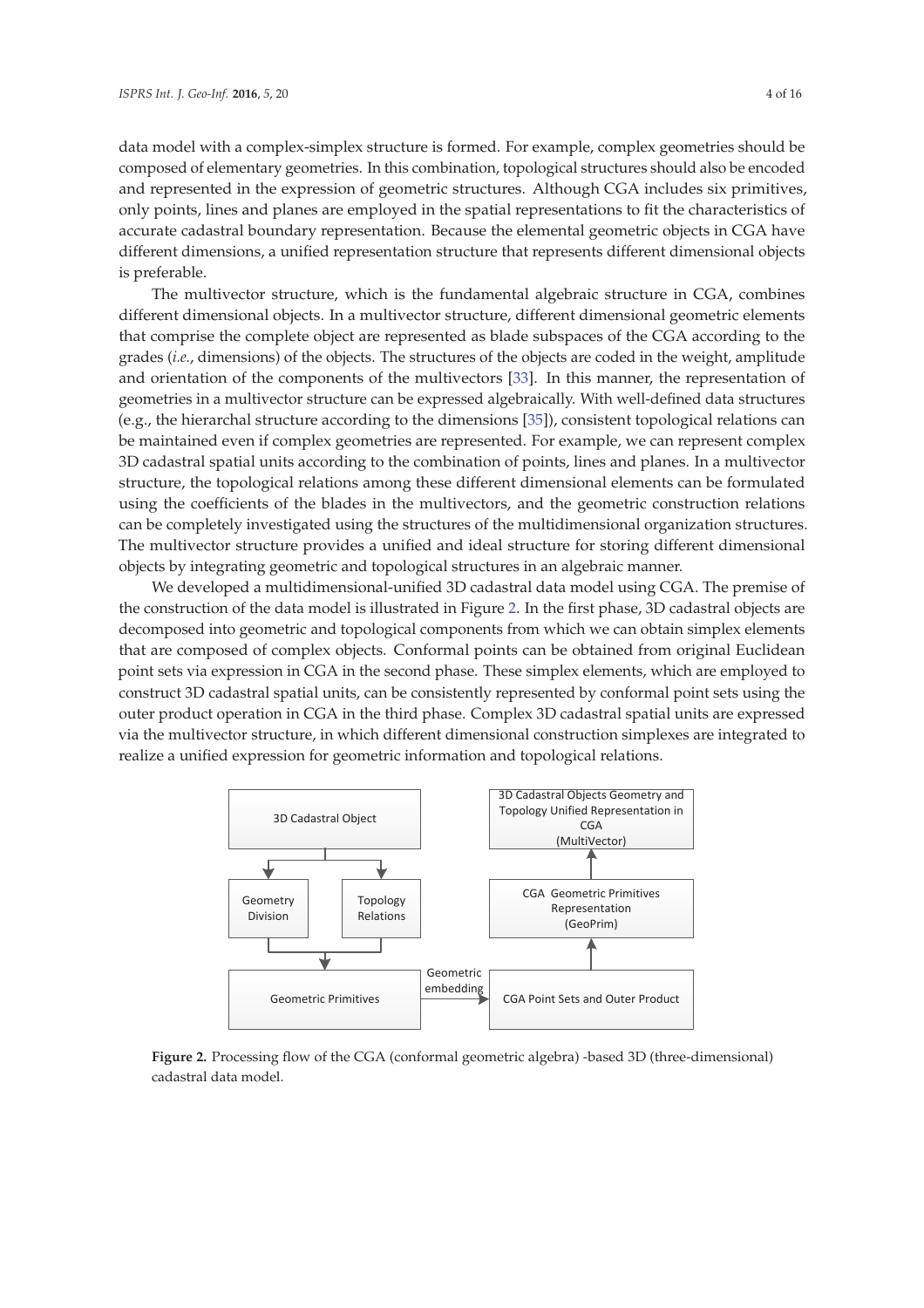#### **3. Methods**

#### *3.1. Geometrically and Topologically Unified Representation in CGA*

Using nonlinear spherical projection, the Euclidean space is embedded in a high-dimensional space, which is subject to a homogeneous projection transformation to obtain the conformal model of Euclidean geometry [33,43], where  $e_1$ ,  $e_2$ ,  $e_3$ ,  $e_0$ ,  $e_\infty$  are the five vectors that support the space  $R^{4,1}$  and the *x*, *y*, *z* coordinates of the Euclidean space are the coefficients of the *e*1,*e*2,*e*<sup>3</sup> vectors, respectively. In this paper, *e*<sup>0</sup> denotes the basic coordinate origin, whose coefficient is normally kept constant in CGA, and  $e_{\infty}$  is the infinity point, whose coefficients can be calculated by Euclidean coordinates. The outer product of two arbitrary vectors in CGA is defined as follows:

Definition 1: If *a* and *b* are two vectors in the conformal space  $R^{4,1}$ , the outer product is defined as

$$
a \wedge b = \frac{1}{2} (ab - ba)
$$

where both *ab* and *ba* are the geometric products of vectors *a* and *b* [41], which produce scalars and bivectors. This definition indicates that the dimensions of geometric objects can be encoded based on the outer product operation.

The geometric objects of different dimensions in the conformal space are constructed by the outer product, which can realize the uniform expression form for the different dimensional geometric objects. By introducing the two additional dimensions of the origin and the infinity point, the geometric object dimensional structure completely corresponds to the Grassmann structure in the conformal space [30]. The expression ability of geometric entities in CGA has been significantly expanded. These features enable the geometric objects of different dimensions in CGA to be directly constructed via the outer product of conformal point sets, which is shown in Table 1. For example, the outer product of two conformal points, which comprises a one-dimensional (1D) subspace in CGA, can directly express 2D subspace point pairs. Conformal lines, which comprise a 3D subspace, can be represented by a 2D subspace outer product with the infinity point  $e_{\infty}$ , whereas a plane is expressed by the outer product of three conformal points and the infinity point  $e_{\infty}$ . Table 1 lists the basic geometric objects, which are expressed by the outer product of the conformal points in CGA. As shown in the table, different dimensional geometric objects follow a uniform manner of expression in CGA. The line and circle and the plane and sphere in CGA achieve a unified expression form and geometric meaning, respectively [34,44].

A multivector is a basic mathematical element that can simultaneously integrate multiple dimensional objects in CGA. The multidimensional unified expression of a common geometric object by a multivector in conformal space is defined as follows:

Definition 2: If  $P_i$  are points in conformal space  $R^{4,1}$ , then the multivector A, which is composed of points, lines and planes in *Cl*4,1, is expressed as

$$
A = \sum_{i=1}^{n} \{P_i\} + \sum_{\substack{i=1, j=1 \ i \neq j}}^{n} \{P_i \wedge P_j \wedge e_{\infty}\} + \sum_{\substack{i=1, j=1, k=1 \ i \neq j \neq k}}^{n} \{P_i \wedge P_j \wedge P_k \wedge e_{\infty}\}
$$

where n is the number of points and {} represents the sets of geometric elements with the same dimensions. The multivector definition indicates that the geometric elements in different dimensions are connected by addition.

According to Definition 2, the integration and unification of different geometric dimensions can be realized via the multivector structure in CGA. Simplex objects, such as points, lines and surfaces, can be integrated within a multivector to express complex 3D geometric objects. Elements of different dimensions are independent in the multivector structure. With the multivector structure, multidimensional fusion expression for 3D complex geometric objects can be realized and topological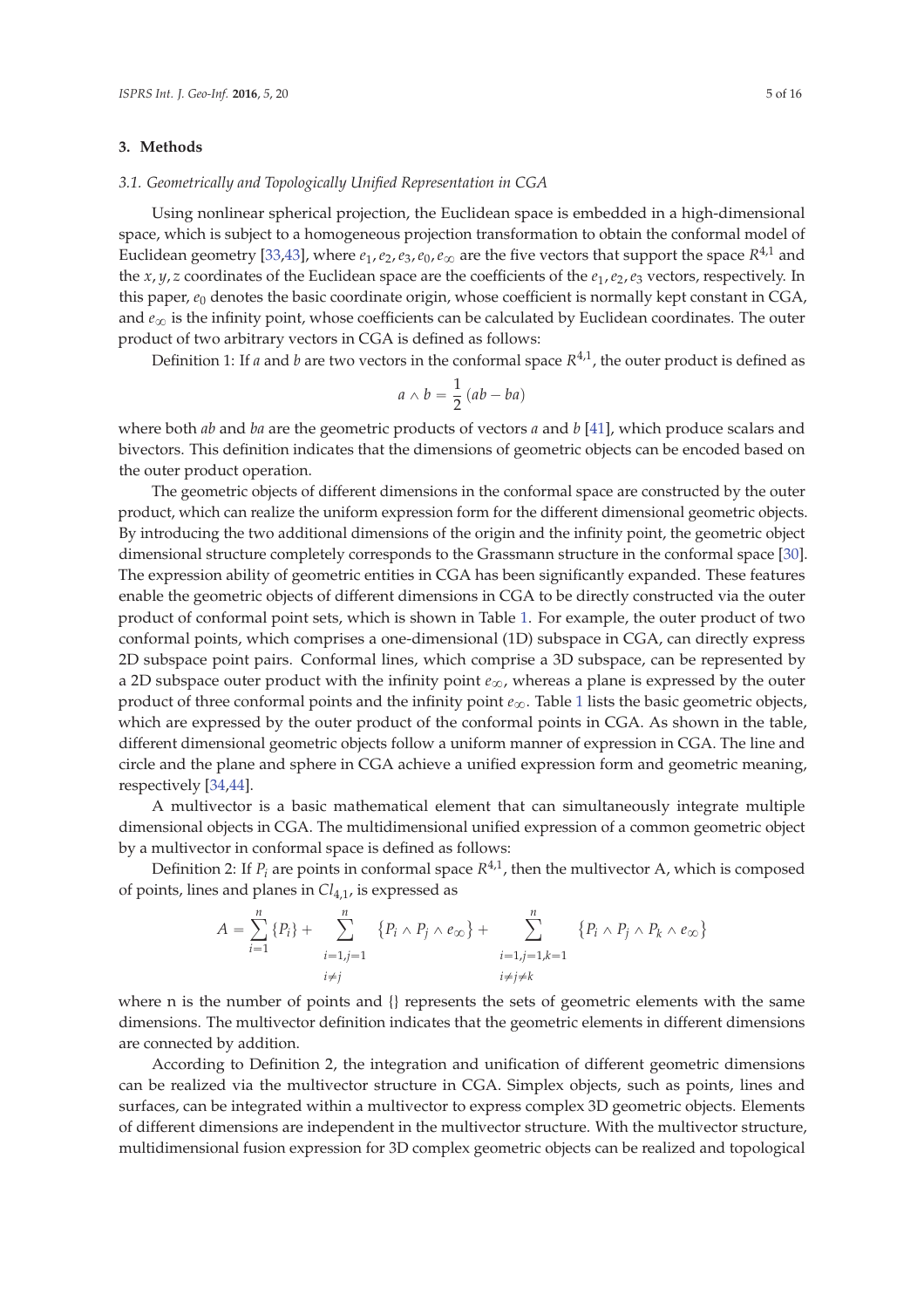relations among different dimensional construction elements are distinctly expressed by the topological hierarchy that is constructed from multidimensional components.

| Object     | Drawing                                     | <b>Outer Production</b>                           | Grade          |
|------------|---------------------------------------------|---------------------------------------------------|----------------|
| Point      |                                             | Null                                              | 1              |
| Point pair |                                             | $PP = P_1 \wedge P_2$                             | $\overline{2}$ |
| Line       | $P_2$<br>P <sub>1</sub>                     | $L = P_1 \wedge P_2 \wedge e_{\infty}$            | 3              |
| Circle     | $P_{I}$<br>P <sub>2</sub><br>$\overline{P}$ | $C = P_1 \wedge P_2 \wedge P_3$                   | 3              |
| Plane      | $P_{l}$<br>$P_2$<br>P <sub>3</sub>          | $P = P_1 \wedge P_2 \wedge P_3 \wedge e_{\infty}$ | 4              |
| Sphere     | $P_1$                                       | $S = P_1 \wedge P_2 \wedge P_3 \wedge P_4$        | 4              |

**Table 1.** Outer product expression of geometric objects in CGA.

#### *3.2. 3D Cadastral Object Data Model Based on CGA*

This section introduces a detailed description of the expression method of 3D cadastral objects in CGA. First, the relationship between the main research contents and the land administration domain model (LADM) [45] is discussed. Second, the concept and scope of a 3D cadastral spatial unit are defined as semantics. Third, a method to realize a unified multidimensional expression of geometry and topology for 3D cadastral objects, which is based on CGA, is introduced. We obtained a 3D cadastral spatial unit from the abstraction of both the legal and physical levels of the 3D cadastral objects. The 3D cadastral spatial unit is decomposed to obtain a series of geometric simplexes, which can be represented by different dimensional blades in CGA. To achieve the multidimensional expression for the complex 3D cadastral spatial unit, the multivector, which is a spatial mathematical structure in CGA, is employed. The 3D cadastral data model, which is based on CGA, is shown in Figure 3. Last, the structure of 3D cadastral spatial unit data storage organization in CGA is designed.



**Figure 3.** 3D cadastral data model based on CGA.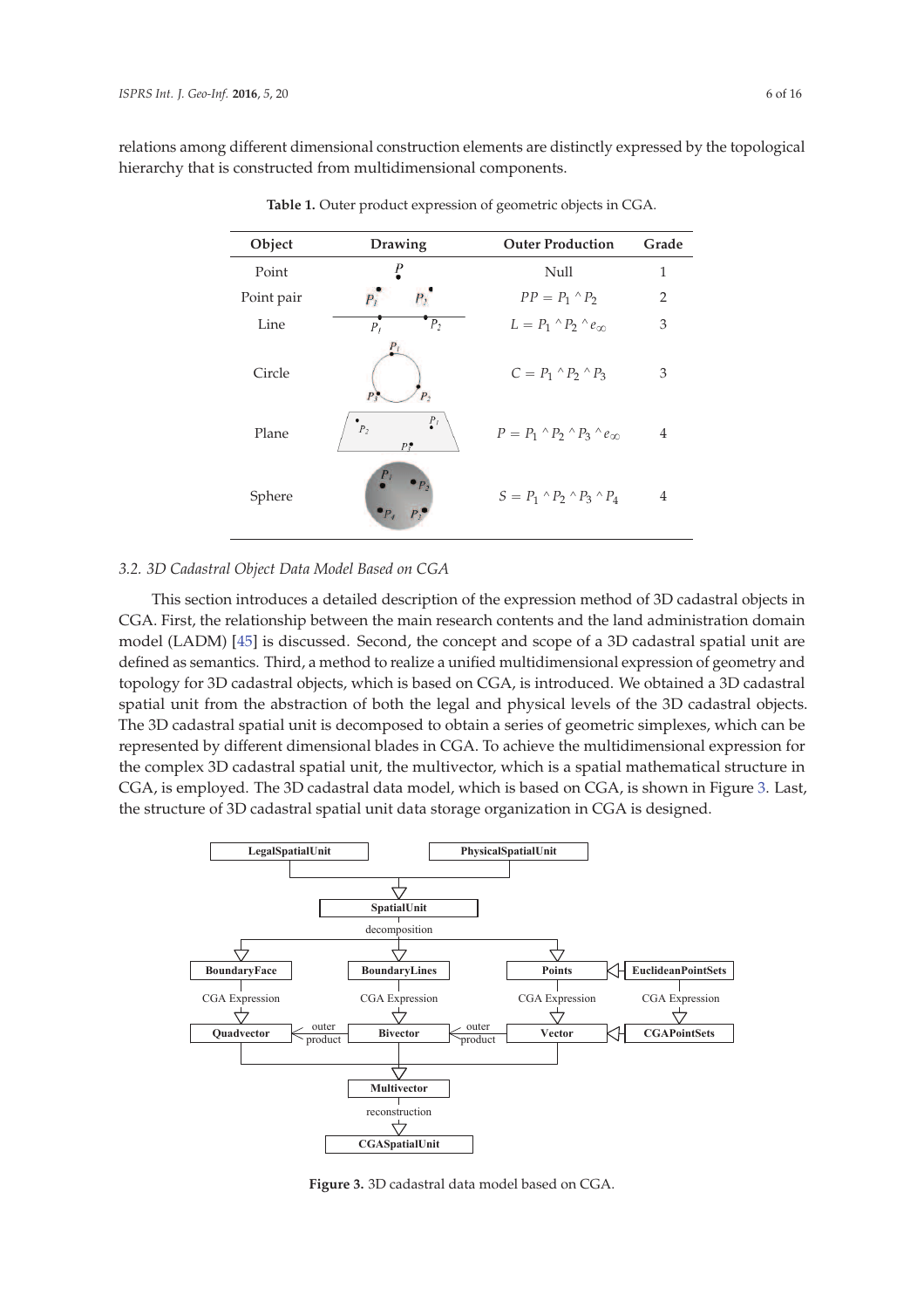#### 3.2.1. Initial Conditions

The Land Administration Domain Model (LADM), which includes a 3D cadastre, is a conceptual model for cadastral management [46]. The LADM has obtained the certification of the International Organization for Standardization (ISO). The LADM contains four parts, as shown in Figure 4: a party (LA\_Party); rights, restrictions, responsibilities (LA\_RRR); a basic administrative unit (LA\_BAUnit); and a spatial unit (LA\_SpatialUnit). The main research contents of this paper belongs to the spatial unit in the LADM. It is primarily based on CGA theory to investigate data organization and the relationship between geometry and topology, which is integrated in the expression for 3D spatial units. The construction of a 3D cadastral data model that is based on CGA is an extension of the spatial units in the LADM. The relationship between the CGA-based data model and the LADM is depicted in Figure 4.



**Figure 4.** Relationship between a CGA-based data model and LADM (Land Administration Domain Model).

Prior to building a 3D cadastral data model, a description of the concept of a basic unit in a 3D cadastre—the 3D cadastral spatial unit—is needed. A 3D cadastral spatial unit is a combined object that is abstracted from a legal object and a 3D physical object in the real world. It is the smallest unit in 3D cadastral management. From a legal perspective, a 3D cadastral spatial unit is a closed 3D space with legally binding and distinct 3D boundaries. The difference among ownership rights is the main criterion for distinguishing the boundary of a cadastral spatial unit. The internal consistency of ownership rights is the premise of 3D cadastral management. From the point of view of real physical objects, 3D cadastral spatial units comprise the abstract expression of a realistic 3D cadastral management object according to the needs of cadastral management. 3D spatial units of physical objects can be an independent building that is located on, below, or above ground. It can also be a semi-enclosed building (e.g., a sports stadium) that needs to be abstracted to obtain the 3D ownership boundary according to relative cadastral laws. 3D spatial units may simultaneously contain many buildings with identical ownership, such as a factory spatial unit that contains multiple workshops or a villa that contains houses, courtyards and an underground garage.

#### 3.2.2. 3D Cadastral Object Reconstruction in CGA

The premise of a 3D cadastral data model is the abstract expression of 3D cadastral entities in the real world. The geometric decomposition of complex 3D cadastral objects is needed to organize and store these objects in a cadastral database. The representation of a current 3D cadastral data model and cadastral requirements for distinct boundary ownership are both considered in 3D cadastral object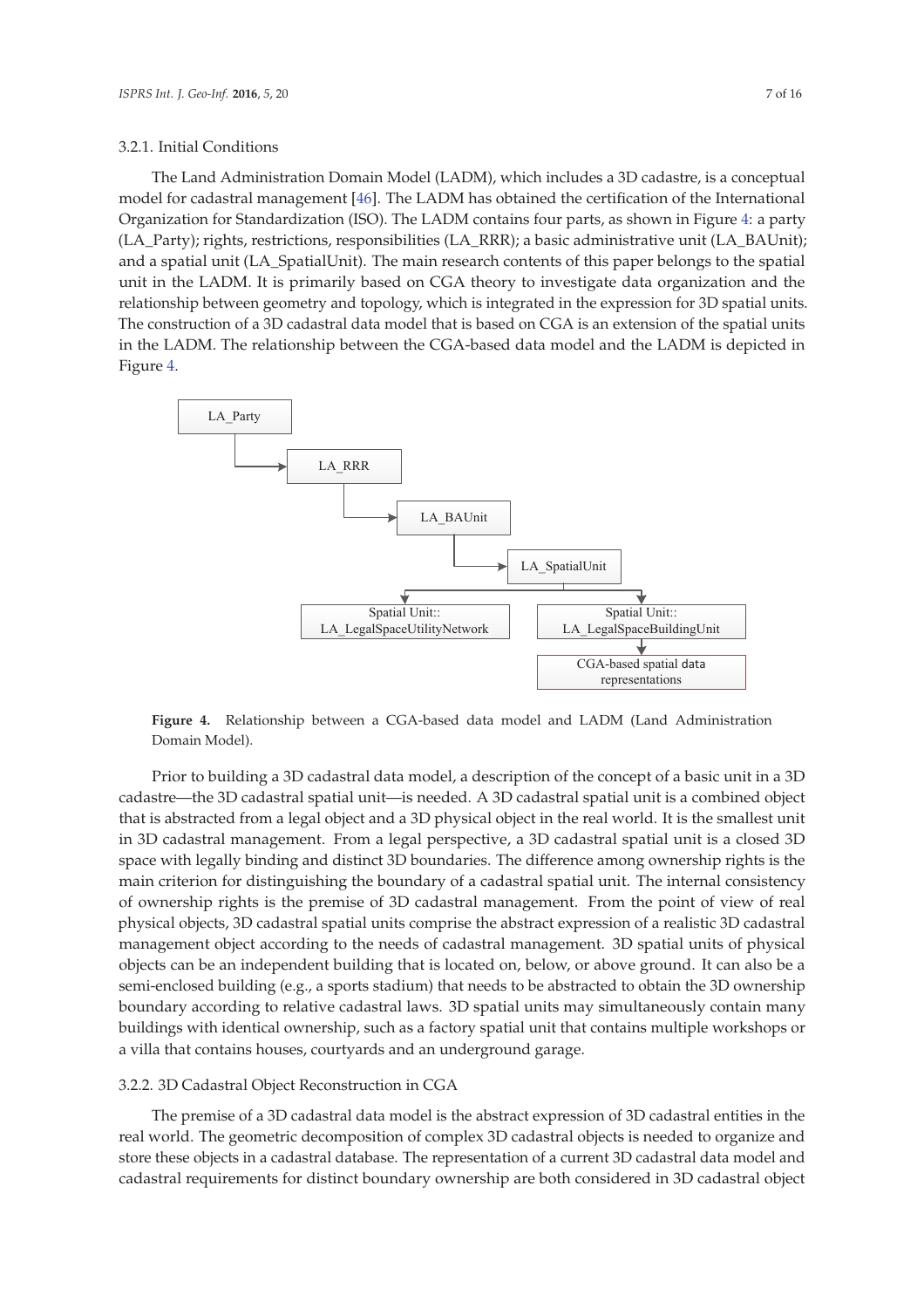decomposition. In this paper, 3D cadastral objects can be decomposed into four geometric objects as follows: points, lines, surfaces, and spatial units. By further decomposition of these geometric objects, we obtain three types of basic geometric primitives: nodes, boundary lines, and boundary faces.

The complex 3D cadastral objects are represented by these different dimensional basic primitives, which should be expressed in CGA to realize a consistent representation form. Different dimensional basic geometric simplexes in CGA can be directly constructed by the outer product of conformal point sets, which is illustrated in Table 1. However, these simplexes in Table 1 do not have boundary constraints, which are very important in cadastral registration and management. Boundary limitations for these basic simplexes, which are expressed by conformal point sets, are needed to accurately describe the boundaries of 3D cadastral objects. The coordinates of these point sets can be employed to limit the boundaries of corresponding geometric objects, which is defined as follows:

Definition 3: If  $GeoPrim_{\langle{k}\rangle}$  is a basic geometric primitive of the k-dimensional subspace in  $Cl_{4,1}$ and  $\{P_i\}$  denotes the conformal point sets that compose  $GeoPrim_{\langle k \rangle}$ , then the geometric representation of *GeoPrim*<sub> $\langle k \rangle$ </sub> by the outer product can be defined as follows: and  $\mathbf{a}$ 

$$
GeoPrim_{<>}\n=\n\begin{pmatrix}\nP & k=1 \\
P_1 \wedge P_2 & k=2 \\
P_1 \wedge P_2 \wedge e_\infty & k=3 \\
P_1 \wedge P_2 \wedge P_3 \wedge e_\infty & k=4\n\end{pmatrix}\n\{P_1, P_2, ..., P_n\}
$$

where n is the number of points that compose  $GeoPrim_{\langle{k}\rangle}$ .



**Figure 5.** Primitive facet represented in  $Cl_{4,1}$ .

contains the facet in  $Cl_{4,1}$  can be represented by  $P_1 \wedge P_2 \wedge P_3 \wedge e_\infty$ , whereas the boundary of the facet is restricted by the five composing points. Figure 5 and the definition of  $GeoPrim_{\langle k \rangle}$  indicate that Consider a primitive facet that is composed of five points, as shown in Figure 5. The plane that the basic geometric simplexes are directly represented by the outer product of conformal point sets. The geometric ranges of these simplexes are restricted by the sequence of point sets that compose the corresponding boundary simplexes. In this manner, we realize the accurate and united representation for different dimensional simplexes in CGA. Complex geometric objects in CGA can be expressed by integrating different dimensional simplexes. To realize the expression of complex 3D cadastral objects as an entity, the mathematical structure of a multivector in CGA is employed to realize the unified expression of multidimensional simplexes, which is defined as follows: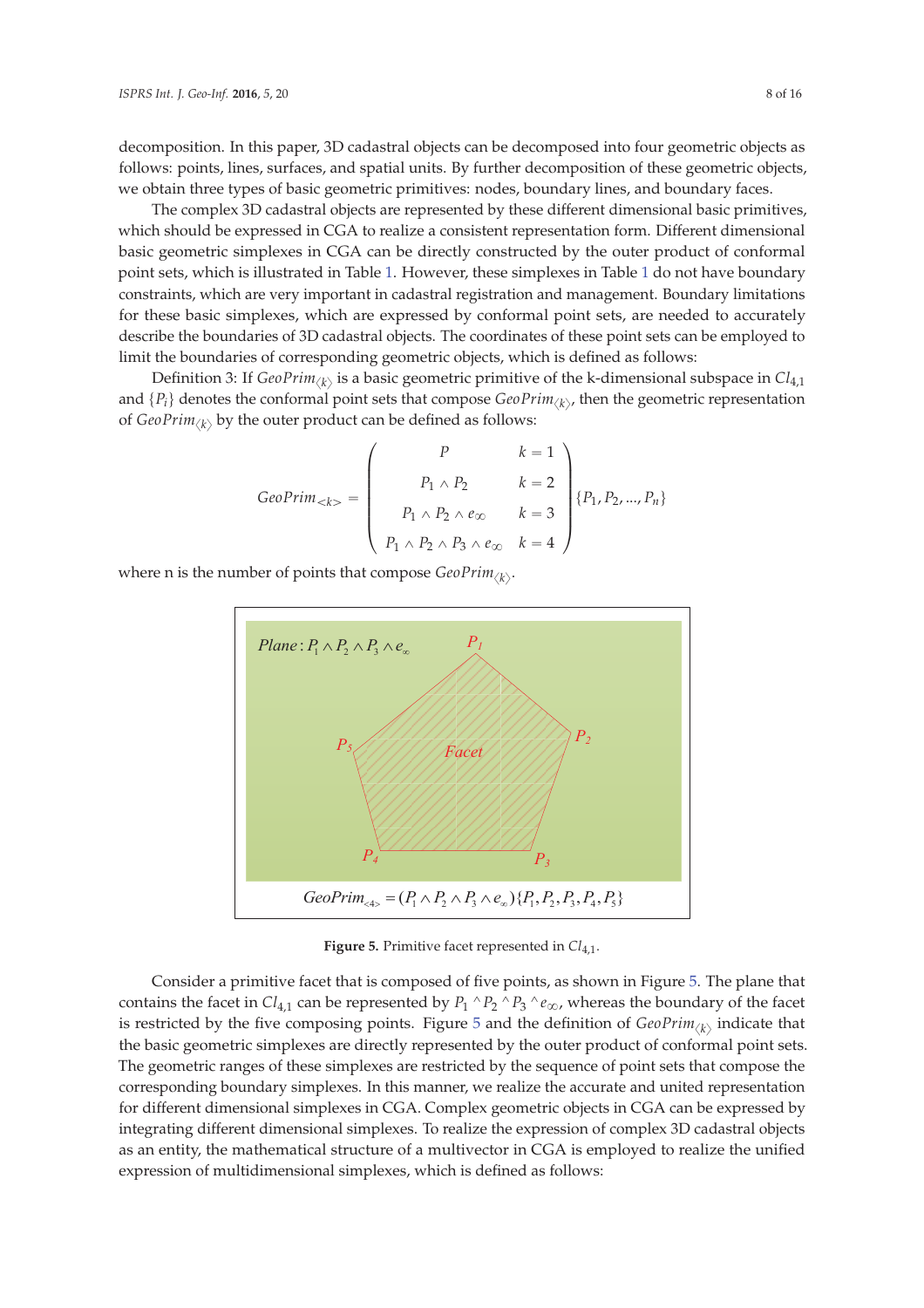Definition 4: If *GeoParcel* is an arbitrary 3D cadastral spatial unit in CGA *Cl*<sub>4,1</sub>, the geometry and topology of this 3D cadastral object can be expressed by the following algebraic formula in CGA

 $MultiVector_{} = {GeoPrim_{<1>}} + {GeoPrim_{<3>}} + {GeoPrim_{<4>}}$ 

where  $\{GeoPrim_{\langle 1 \rangle}\}$ ,  $\{GeoPrim_{\langle 3 \rangle}\}$ ,  $\{GeoPrim_{\langle 4 \rangle}\}$  are simplex sets that compose  $GeoParcel$ .

It should be noted that *GeoPrim<sub>〈0〉</sub>, GeoPrim<sub>〈2〉</sub>* and *GeoPrim<sub>〈5〉</sub>* are not used in cadastral spatial representations. As *GeoPrim*<sub>(0)</sub> represents scalars, it is useless in cadastral spatial representations. The characteristics of *GeoPrim*<sub> $\langle 2 \rangle$ </sub> cannot accurately express a cadastral boundary because it can be represented by either an arc or a segment. In cadastral management, *GeoPrim*<sub> $\langle 5 \rangle$ </sub> is not used to express any cadastral unit directly. Instead, lower-dimensional elements are used to define the cadastral boundary accurately.

According to the definition of the algebraic representation formula for a 3D cadastral spatial unit, the 3D cadastral spatial unit is a multidimensional unified structure. All components of the 3D cadastral spatial unit, such as points, boundary lines and boundary faces, are integrated in the multivector structure. The geometric information about the 3D cadastral object is represented by integrating all the different dimensional components that compose it. The topological structure of the 3D cadastral object is expressed by the dimensional construction structure contained in the multivector structure. This manner of multidimensional fusion expression of geometric objects with different dimensions realizes the integrated multidimensional expression for the geometry and topology of a 3D cadastral spatial unit.



**Figure 6.** Process of integrating the representation of the geometry and topology of a 3D cadastral spatial unit in CGA.

The construction process of a 3D cadastral data model that is based on CGA reflects a distinct topological hierarchy relationship among different dimensional geometry objects. A cuboid is selected to represent a 3D cadastral spatial unit, which is illustrated in Figure 6. The construction process of the multidimensional unified expression for the 3D cadastral object is described. The 3D cadastral object, which is represented by the multivector structure, is a complex structure that is composed of points, boundary lines and boundary facets. All components that are contained in the multivector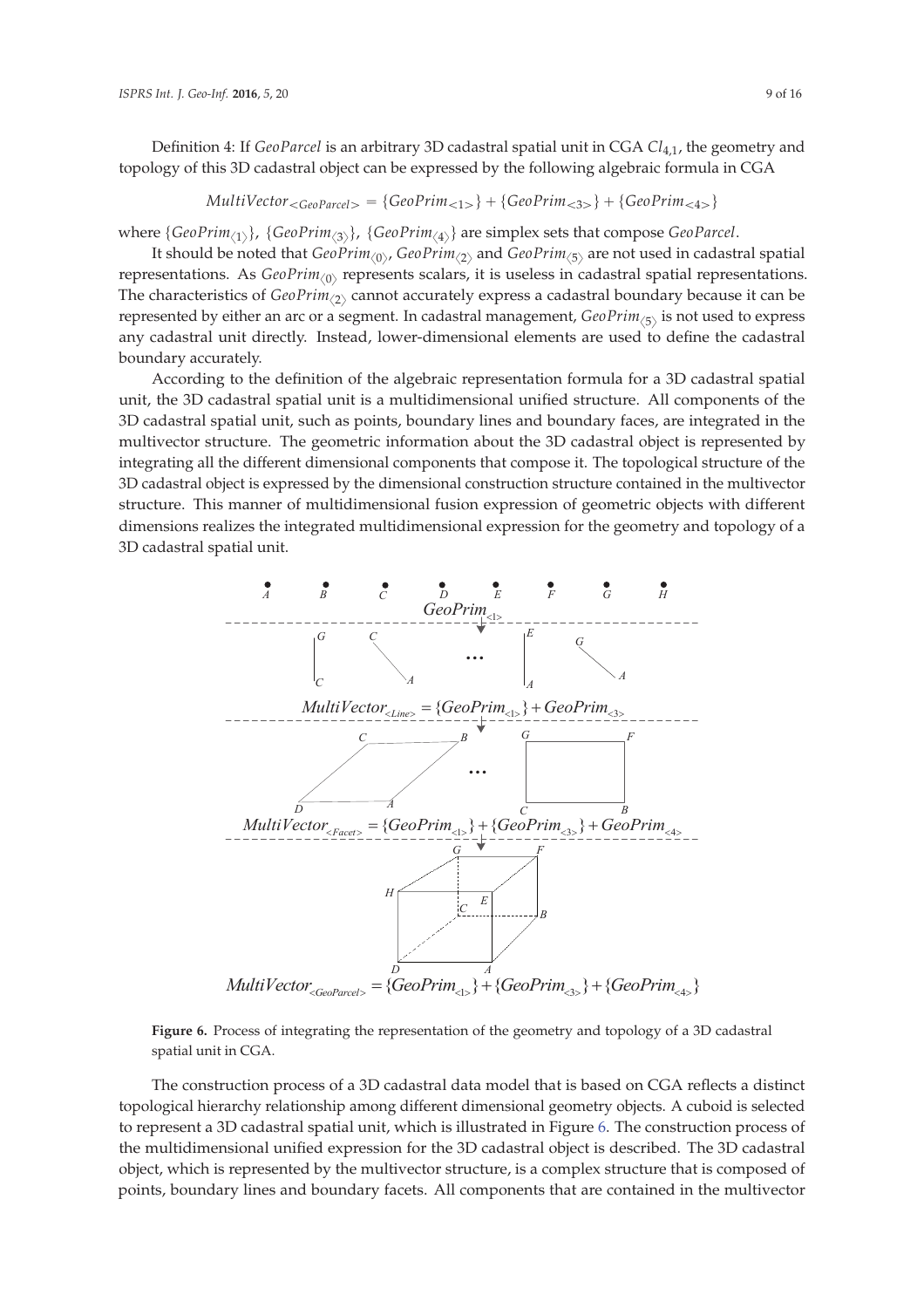are independent. Topological relations among different dimensional components are obtained in the process of different dimensional, geometric and simplex constructions by the outer product. The 3D cadastral spatial unit is at the top of the hierarchical structure.

#### *3.3. 3D Cadastral Data Organization Based on CGA in A Database*

The 3D cadastral data structure based on CGA is organized in a cadastral database, as shown in Figure 7. The data storage contains four types of data, including points, boundary lines, boundary faces and spatial units. The conformal point sets that compose the left 3D cadastral spatial unit in Figure 7 can be obtained from Euclidean point sets by embedding in CGA. Because the conformal space contains five basis vectors, the coordinates x, y and z of the original point become coefficients of the basis vector  $e_1$ ,  $e_2$ ,  $e_3$ , respectively. Because normally the coefficient of  $e_0$  is the constant 1, it is not stored in the point table and the coefficient of  $e_{\infty}$  can be computed with the Euclidean coordinates x, y and z [41]. Because different dimensional geometric objects can be constructed from conformal point ݁<sup>ஶ</sup> sets by the outer product, only the original coordinates are stored in the point table. The boundary line and the boundary face tables store point IDs, which are employed in connection with the point table. Relative point IDs are stored in both the boundary line and boundary face tables in a specified order to define the range of corresponding objects. To ensure compatibility with the existing method in which lines form facets, the boundary line IDs that compose boundary faces are also stored in the corresponding boundary face table. Direction information about boundary lines and boundary faces are stored in each table in the form of a vector. The 3D cadastral spatial unit is organized by storing the constituent boundary face IDs.



**Figure 7.** 3D cadastral data organization in a database that is based on CGA.

The characteristics of the 3D cadastral data organization and correlation method are similar to the characteristics of the multivector structure, which is not only a mathematical structure but also a data storage structure. Based on the design of point, boundary line, boundary face and spatial unit data storage structures, conformal points and lines are stored in the boundary face table. Boundary faces, which are employed to construct the 3D cadastral spatial unit, can be represented by outer products with conformal point sets, as shown in definition 3, or represented by the boundary line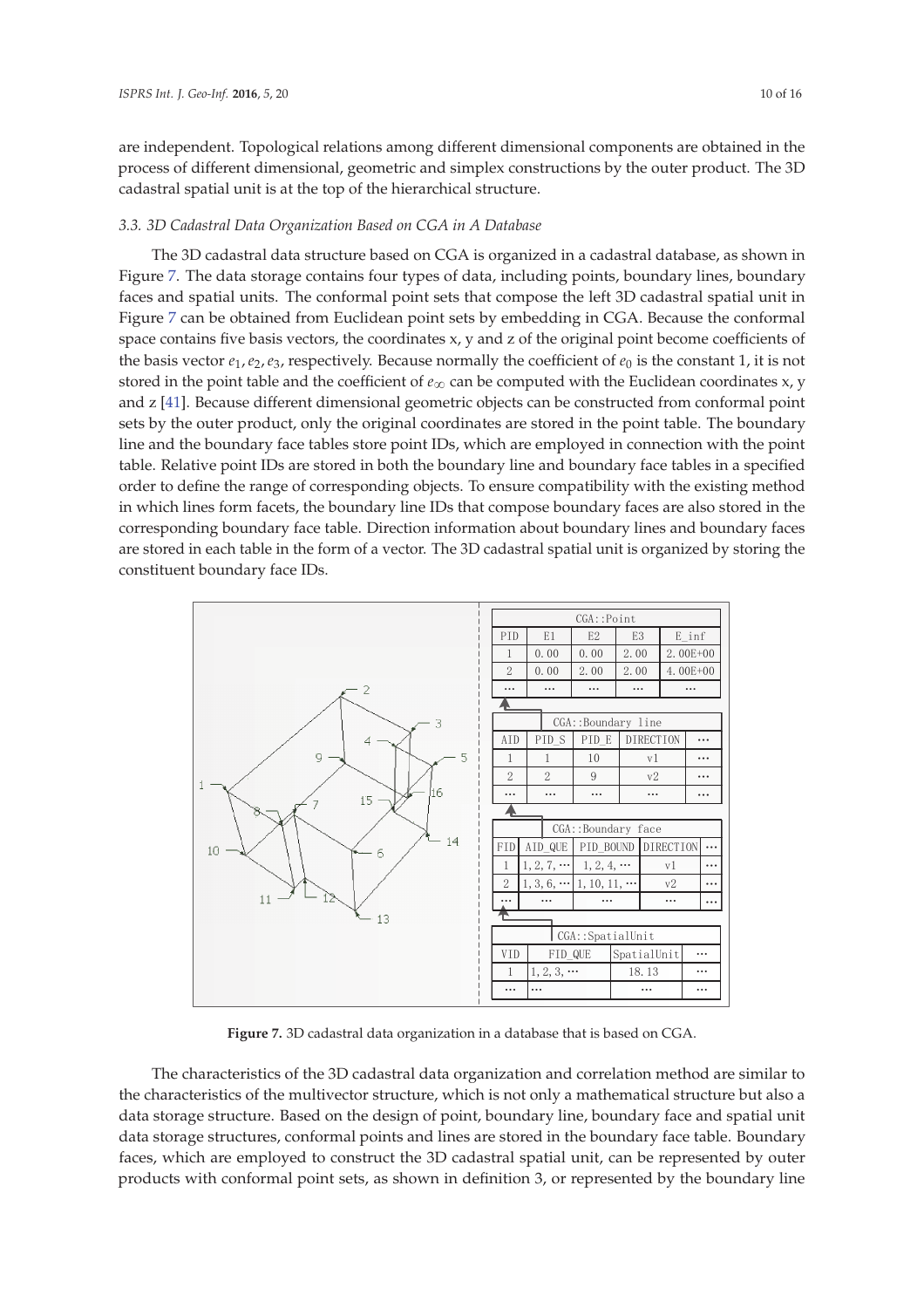ID that belongs to the boundary face. Similar to the multivector structure that integrates different dimensional objects, the boundary face table also contains all primitives that are employed to compose the table. These characteristics are also listed in the spatial unit table, which stores boundary face IDs to realize multidimensional object storage. In this manner of data organization, the complex 3D cadastral spatial unit can be easily expressed and stored in the multivector structure. The topological relations among different dimensional constructed objects can be clearly described in the hierarchical data storage and the multivector structure, whereas the geometric information can be represented within the multivector by the outer product. The geometry and topology of 3D cadastral objects can be expressed in a multidimensional unified form that is integrated in the multivector structure.

#### **4. Case Studies**

Cadastral data for an urban residential community in Xuzhou, Jiangsu province, are selected as the experimental data in our case study. The experimental data includes 17,618 points, 28,487 boundary lines, 9,462 boundary faces and 1,484 buildings. These building models are imported into the software system CAUSTA [32]. The data model is implemented as a plug of the system CAUSTA. To ensure compatibility with GA-based operations, the experimental data are reorganized in CaVector data formats for the storage structure. The storage structure is subsequently assembled according to the multivector structure. With these transformations and organizations, we can manage the 3D cadastral spatial units in CAUSTA. The demonstrations are performed in the hardware environment of a Lenovo E420 notebook with a 2.4-GHz Intel Core i5-2430M CPU and 4 GB of RAM. The software environment is a Windows 7 operating system with Visual Studio 2008.

Conventional 3D cadastral data models, which are based on a simplified spatial model (SSM) [18] and an object-oriented 3D GIS model (OO3D) [46], have been selected to make a comparison with the performance of a CGA-based cadastral data model. The results for memory requirements and response time in 3D visualization for the SSM, OO3D and CGA-based data models are listed in Table 2. The comparison results indicate that the CGA-based data model performs more efficiently than the SSM data model concerning response time and memory occupancy. Although data storage in the CGA-based data model occupies less memory than the OO3D data model, it has a slightly longer response time than the OO3D data model.

|            | <b>CGA-Based Model</b> | OO3D Model | <b>SSS Model</b> |
|------------|------------------------|------------|------------------|
| time(sec)  | 3.76                   | 3.71       | 4.19             |
| memory(kb) | 905                    | 968        | 1491             |

**Table 2.** The memory requirements and response time in 3D visualization based on OpenGL.

The geometric and algebraic representation of 3D spatial units in the CGA-based 3D cadastral data model are displayed in Figure 8. The representation and organization of the spatial units differ from the representation in Euclidean space. In the CGA representation, the dimensional structures of objects are represented according to the hierarchical Grassmann structure. Figure 8 shows the algebraic equations for each spatial unit, which are constructed by the outer product. Different dimensional geometry objects, such as the lines and planes shown in Figure 8, can be uniformly expressed with the outer product in CGA. In Euclidean space, representations of geometry objects are primarily based on coordinates, which causes problems such as complicated expression structure, non-uniform expression form in different dimensions, and unclear geometry meaning [47]. Geometric objects are expressed in CGA, and the outer product differs from the traditional methods, which are based on Euclidean geometry. Geometric objects that are represented by the outer product not only support uniform expression among different dimensions but also propose a simpler construction structure and clearer geometric meanings for the geometric object expression of different dimensions. These advantages can be applied to represent complex 3D geometric objects, as shown in Figure 9.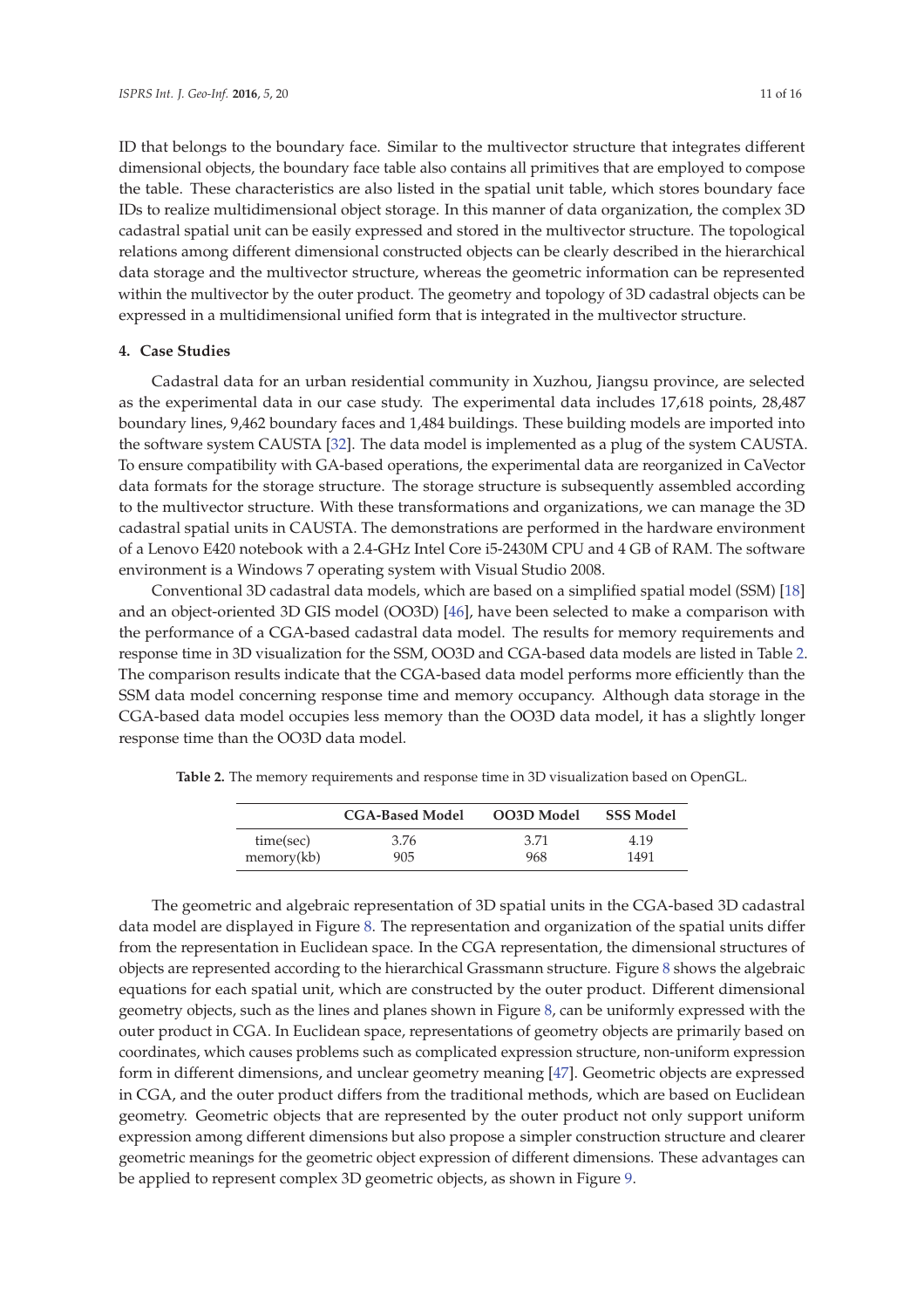| Int File Edit Tools Analysis Window Help CaVector<br><b>DIGGOO</b>                                                                                                                                                                                                                                                                                                                                         |          | 6 NX 3 A 3 4 5 4 5 4 5 4 5 | $  -$ |
|------------------------------------------------------------------------------------------------------------------------------------------------------------------------------------------------------------------------------------------------------------------------------------------------------------------------------------------------------------------------------------------------------------|----------|----------------------------|-------|
| Workspace<br>$\mathsf{x}$                                                                                                                                                                                                                                                                                                                                                                                  |          |                            |       |
| <b>Data</b><br><b>E-CaVector</b>                                                                                                                                                                                                                                                                                                                                                                           |          |                            |       |
| Information                                                                                                                                                                                                                                                                                                                                                                                                | $\Sigma$ |                            |       |
| GeoElements x Attibutes                                                                                                                                                                                                                                                                                                                                                                                    |          |                            |       |
| Polygon[228]<br>白 > Line[929]<br>$-$ Point[923]<br>$\blacksquare$ Point[924]<br><b>El se<sup>€</sup> Line[930]</b><br>$-$ Point[924]<br>$-$ Point [925]<br>E 24 Line [931]<br>$-$ Point 9251<br>$-$ Point 9271<br><b>E-se-Line[932]</b><br>$-$ Point [927]<br>$\blacksquare$ Point[927]<br>白 > Line[933]<br>$-$ Point [927]<br>$-$ Point[926]<br><b>E-se-Line[934]</b><br>$-$ Point[926]<br>$-$ Point[923] |          |                            |       |
| <b>GA</b> expression:<br>Polvgon(2281: P923^P924^P925^e_inf=<br>-59.2964*e1^e2^e3^e_nf-<br>21"e0^e2^e3^e_inf<br>Line[929]: P923^P924^e_inf=<br>26.1637*e1^e2^e inf-21*e2^e3^e inf<br>+12*e0^e2^e_inf<br>Υ<br><b>Boata <b></b> En Layer</b>                                                                                                                                                                 | н        |                            |       |

**Figure 8.** Uniform representation form for different dimensional objects in CGA.



**Figure 9.** Multidimensional unified expression for a cadastral object within the multivector structure.

With the unified expression form for geometric objects of different dimensions, geometric information and topological relations of complex cadastral objects can be represented within the multivector structure in CGA. One of the 3D cadastral objects was selected to demonstrate how to represent complex cadastral objects with the multivector structure, as illustrated in Figure 9. Compared with the separate expression of different dimensional geometric objects in Euclidean space, all dimensional elements that comprise the 3D cadastral objects are multidimensional and integrated in the multivector structure. Geometric information about cadastral objects is expressed by an algebraic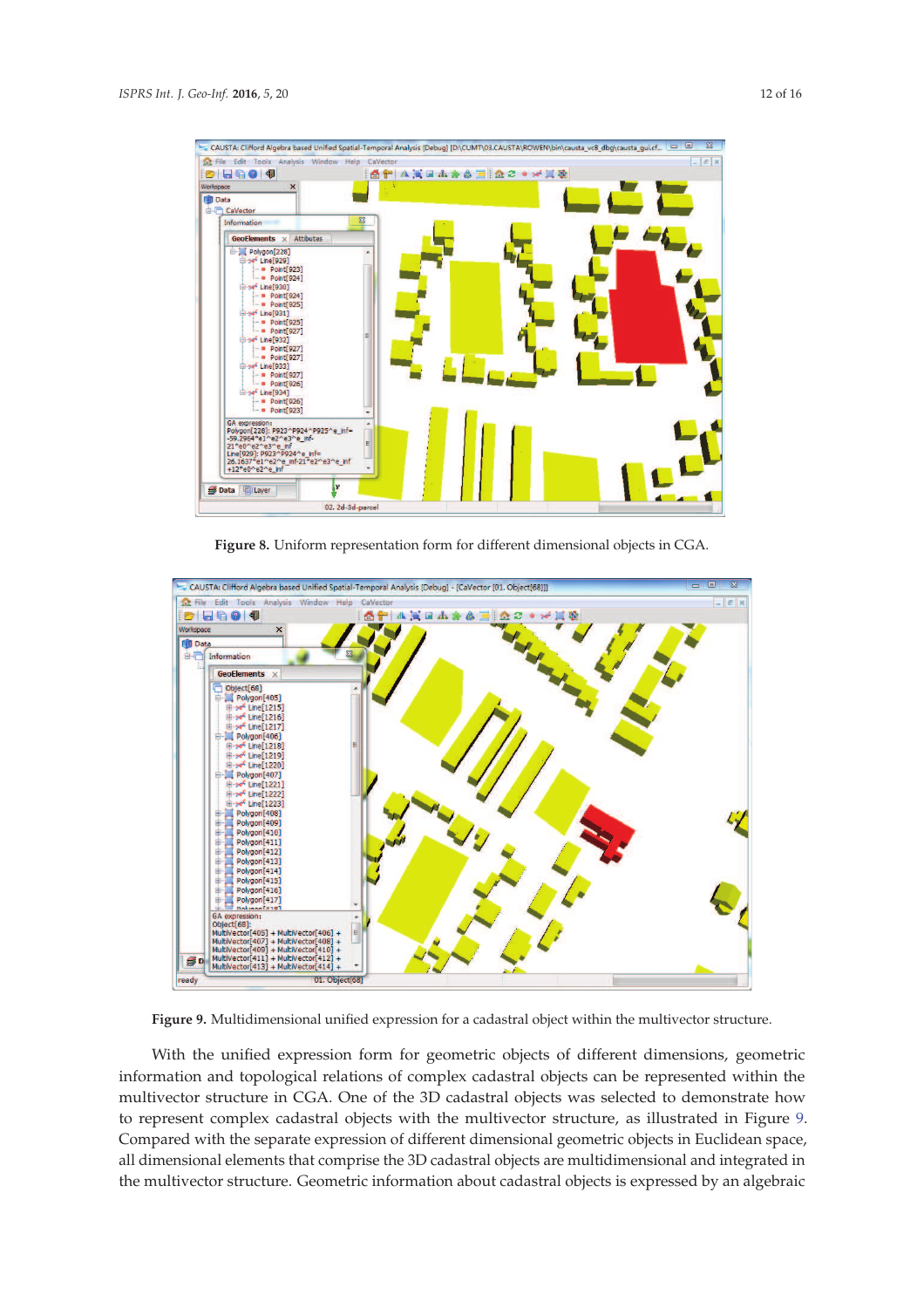formula with hybrid dimensional components, and topological relations among different dimensional components can be represented in the distinct dimensional hierarchy. The geometric information and topological relationships of a cadastral object can be expressed in the multidimensional multivector structure in a unified manner, which distinguishes our method from existing approaches based on Euclidean geometry. The multidimensional unified method for the geometry and topology provide a flexible and convincing method for topological relations analysis and geo-object updating [30,34].

Compared with existing 3D cadastral data models that are based on Euclidean geometry, the data model that is based on CGA realizes a geometrically and topologically multidimensional unified expression for 3D cadastral objects. A 3D cadastral data model that is based on CGA provides a compact and geometrically distinct method for representing cadastral objects in a cadastral database. Multidimensional construction elements are integrated in a multivector structure to express 3D cadastral objects, which enables the spatial unit to be handled as an entity in topological and spatial analysis [31,32,34]. With the advantage of the outer product in the representation of dimensional objects, cadastral objects can be directly and simply expressed. All dimensional components of 3D cadastral objects can be expressed within a multivector structure. In addition, a multivector structure can be employed to express cadastral objects and provides a hierarchical data storage form, which is helpful in organizing 3D cadastral data in a database.

## **5. Discussion**

In this paper, we introduce the theory of CGA to 3D cadastral data modeling to solve problems with spatial representations that are encountered in the extension from a 2D cadastre to a 3D cadastre. With the advantages of CGA in geometric representation, expression forms for both 2D and 3D spatial units have been united in an algebraic manner. The geometric information and topological relations of spatial units have also been integrated into the algebraic expressions. In CGA, different dimensional objects are uniformly represented using outer products, which enables a direct and intuitive extension of spatial representations from 2D structures to 3D structures. The multivector structure is subsequently employed to algebraically integrate the multidimensional geometric components for complex 3D spatial units as entities. The geometries and topological relations of spatial units are represented in a unified manner in the form of algebraic expressions. With the development of a CGA-based 3D cadastral data model, the representations of spatial units in the 3D cadastral database not only have distinct geometric meanings but also combine the representations of the geometries and the topological relations. The CGA-based 3D cadastral data model also unifies the representation of multidimensional objects in the same representation form. Therefore, direct, compact and unified representations of objects are feasible.

In this paper, we primarily focus on a unified expression form between 2D spatial units and 3D spatial units and the integration of geometry and topology for spatial units. However, cadastral registration and transaction data may update daily, which indicates that the time component of cadastral data should be considered in 3D cadastre development. A method for the construction of a spatio-temporal cadastral data model will be a future research topic. The integrated updating of both the geometries and the topological relations remains complex. Although the computation ability of CGA is very powerful, we did not discuss the spatial analysis and updating of 3D cadastral objects using GA operators or algorithms. For example, the division and combination of the spatial units in the 3D cadastre can be achieved with the intersection product in CGA [31] because the geometric construction in CGA is coordinate-free, *i.e.*, the geometries can be adaptively modified according to the relative construction structures that are related to the dimensional structures and the topological relations. The complete utilization of these advantages in CGA to develop an integrated data updating method that updates both the geometries and topological relations in the integrated framework is also an important objective of future studies. The topological relations computations are potentially more complete than the classical 9IM model for 3D triangles using the CGA model [35]. Because the 3D cadastral model is the foundation of the data representation, the construction of the analysis using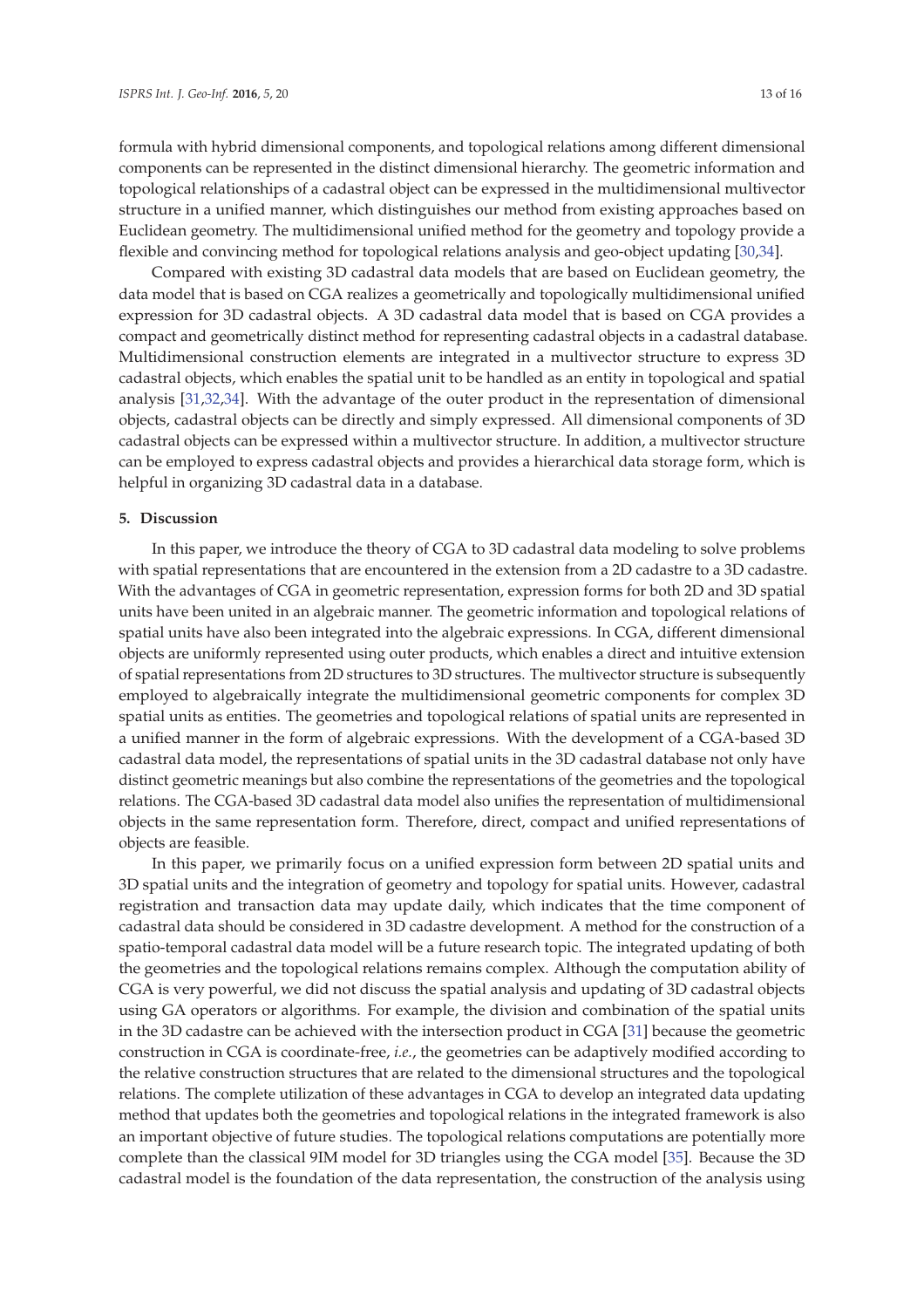the CGA operators is simple and direct. This topic is another potential direction for CGA-based 3D cadastre development.

## **6. Conclusion**

In this paper, we introduced a CGA-based 3D cadastral data model to solve problems such as the division in the spatial representation forms from a 2D cadastre to a 3D cadastre. In this data model, geometric constructions are produced by the outer product according to a Grassmann structure. Different dimensional objects are represented with the multivector data structure using a unified form. In this manner, the topological relations between different dimensional objects can be implicitly inherited in the object representation. The data model was tested with real-world data. The characteristics of the data model are also discussed. The test suggests that our data model can unify not only the representation of different dimensional objects but also the representation of geometric structures and topological relations. The maintenance and updating of the data in this data model become much more compact and simple. Because our data model is completely compatible and can support GA operators and analysis, multidimensional-unified 3D cadastral data analysis is feasible.

**Acknowledgments:** This work was supported by the Surveying and Mapping Industry research Special Funds for Public Welfare Projects (Grant No. 201512011). The authors also wish to thank the editors and reviewers for their interesting and constructive comments.

**Author Contributions:** All six authors have contributed to the work presented in this paper. Ji-yi Zhang, Peng-cheng Yin and Gang Li constructed the overall framework for 3D cadastral data model based on CGA. Ji-yi Zhang, Hehe Gu and Hua Zhao contributed in the discussion section. Ji-yi Zhang, Peng-cheng Yin and Jian-chun Fu worked on the designing of case study and experimental data processing. All authors worked collaboratively on writing this paper.

**Conflicts of Interest:** The authors declare no conflict of interest.

## **References**

- 1. Stoter, J.; Ploeger, H.; Van Oosterom, P. 3D cadastre in the Netherlands: Developments and international applicability. *Comput. Environ. Urban Syst.* **2013**, *40*, 56–67. [CrossRef]
- 2. Paulsson, J. Reasons for introducing 3D property in a legal system—Illustrated by the Swedish case. *Land Use Policy* **2013**, *33*, 195–203. [CrossRef]
- 3. Guo, R.Z.; Li, L.; Yin, S.; Luo, P.; He, B.; Jiang, R.Z. Developing a 3D cadastre for the administration of urban land use: A case study of Shenzhen, China. *Comput. Environ. Urban Syst.* **2013**, *40*, 46–55. [CrossRef]
- 4. Benhamu, M. A GIS-related multi layers 3D cadastre in Israel. In Proceedings of the XXIII FIG Congress, Munich, Germany, 8–13 October 2006.
- 5. Aien, A.; Kalantari, M.; Rajabifard, A.; Williamson, I.; Wallace, J. Towards integration of 3D legal and physical objects in cadastral data models. *Land Use Policy* **2013**, *35*, 140–154. [CrossRef]
- 6. Stoter, J.; Munk Sørensen, E.; Bodum, L. 3D Registration of real property in denmark. In Proceedings of the 2004 FIG Working Week, Athens, Greece, 22–27 May 2004.
- 7. Zlatanova, S.; Rahmanb, A.A.; Shi, W.Z. Topological models and frameworks for 3D spatial objects. *Comput. Geosci.* **2004**, *30*, 419–428. [CrossRef]
- 8. Ying, S.; Guo, R.; Li, L.; Van Oosterom, P.; Stoter, J. Construction of 3D volumetric objects for a 3D cadastral system. *Trans. GIS* **2014**. [CrossRef]
- 9. Tse, R.O.C.; Gold, C. A proposed connectivity-based model for a 3-D cadaster. *Comput. Environ. Urban Syst.* **2003**, *27*, 427–445. [CrossRef]
- 10. Aien, A.; Rajabifard, A.; Kalantari, M.; Shojaei, D. Integrating legal and physical dimensions of urban environments. *ISPRS Int. J. Geo-Inf.* **2015**, *4*, 1442–1479. [CrossRef]
- 11. Tack, F.; Buyuksalih, G.; Goossens, R. 3D building reconstruction based on given ground plan information and surface models extracted from space borne imagery. *ISPRS J. Photogramm. Remote Sens.* **2012**, *67*, 52–64. [CrossRef]
- 12. Karki, K.; Thompson, R.; McDougall, K. Development of validation rules to support digital lodgement of 3Dcadastral plans. *Comput. Environ. Urban Syst.* **2013**, *40*, 34–45. [CrossRef]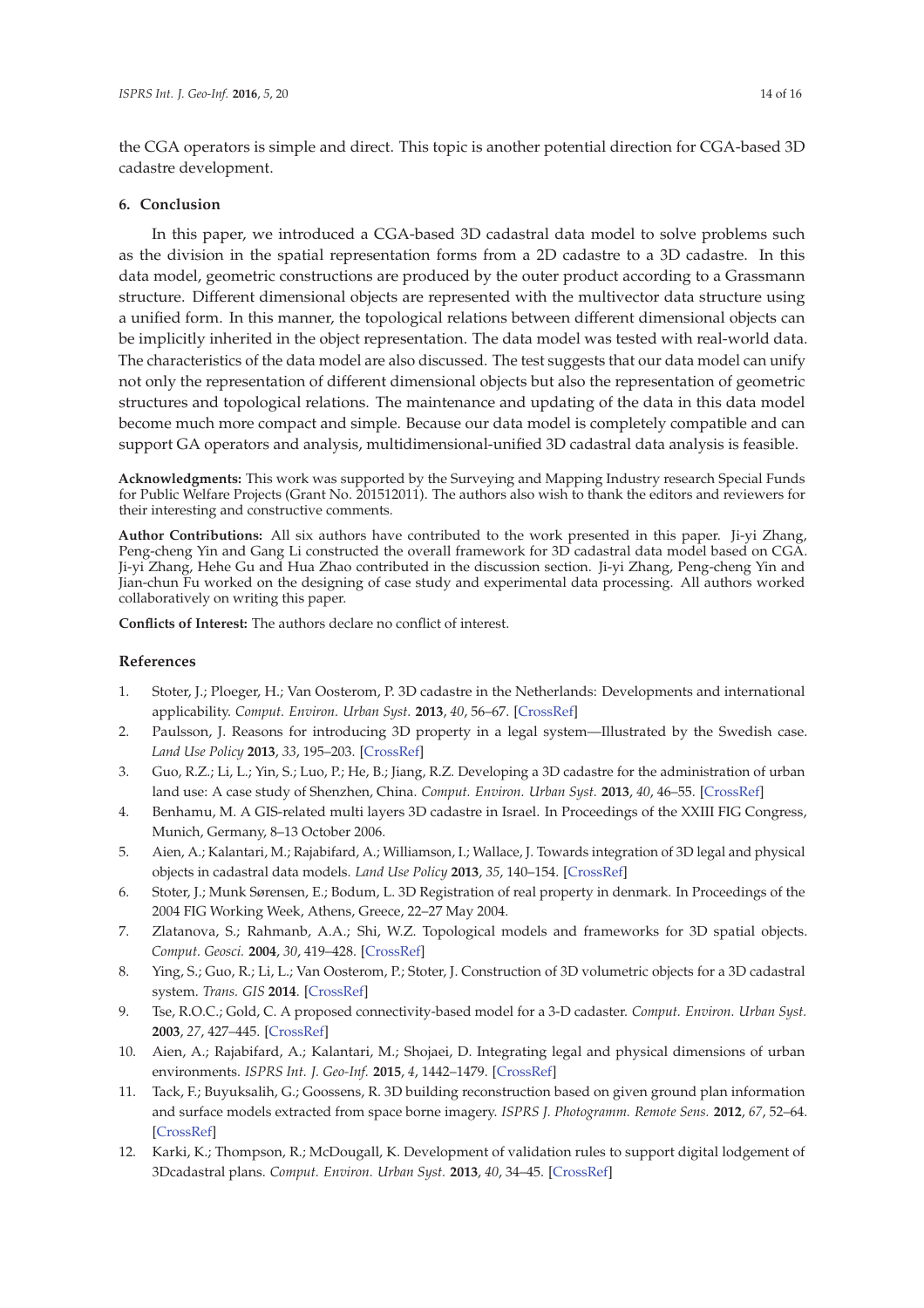- 13. Soltanieh, S.M.K. Cadastral Data Modeling—A Tool for E-Land Administration. Ph.D. Thesis, University of Melbourne, Parkville, VIC, Australia, 2008.
- 14. Worboys, M.; Duckham, M. *GIS: A Computing Perspective*; CRC Press: Boca Raton, FL, USA, 2004.
- 15. Van Oosterom, P. Research and development in 3D cadastres. *Comput. Environ. Urban Syst.* **2013**, *40*, 1–6. [CrossRef]
- 16. Yuan, L.W.; Yu, Z.Y.; Luo, W.; Yi, L.; Lü, G.N. Geometric algebra for multidimension-unified geographical information system. *Adv. Appl. Clifford Algebras* **2013**, *23*, 497–518. [CrossRef]
- 17. Molenaar, M. A formal data structure for 3D vector maps. In Proceedings of the first European Conference on Geographical Information Systems, Amsterdam, The Netherlands, 10–13 April 1990.
- 18. Zlatanova, S. 3D GIS for Urban Development. Ph.D. Thesis, ITC, Hengelosestraat, The Netherlands, 2000.
- 19. Coors, V. 3D-GIS in networking environments. *Comput. Environ. Urban Syst.* **2003**, *27*, 345–357. [CrossRef]
- 20. Li, R.X. Data structure and application issues in 3D geographical information system. *Geomatic* **1994**, *48*, 209–224.
- 21. Penninga, F.; Van Oosterom, P. A simplicial complex-based DBMS approach to 3D topographic data modeling. *Int. J. Geogr. Inf. Sci.* **2008**, *22*, 751–779. [CrossRef]
- 22. Robles-Ortega, M.D.; Ortega, L.; Feito, F.R. Design of topologically structured geo-database for interactive navigation and exploration in 3D web-based urban information systems. *J. Environ. Inform.* **2012**, *19*, 79–92.
- 23. Kumar, N.P. On the topological situations in geographic spaces. *Ann. GIS* **2014**, *20*, 131–137. [CrossRef]
- 24. Clementini, E.; Di Felice, P. A model for representing topological relations between complex geometric features in spatial databases. *Inf. Sci.* **1996**, *90*, 121–136. [CrossRef]
- 25. Egenhofer, M.J.; Shariff, A.R. Metric details for natural-language spatial relations. *ACM Trans. Inf. Syst.* **1998**, *16*, 295–321. [CrossRef]
- 26. Li, J.; Ouyang, J.; Liao, M. Representation and reasoning for topological relations between a region with broad boundaries and a simple region on the basis of RCC-8. *J. Comput. Inf. Syst.* **2013**, *9*, 5395–5402.
- 27. Li, H.B.; Hestenes, D.; Rockwood, A. Generalized homogeneous coordinates for computational geometry. In *Geometric Computing with Clifford Algebras*; Springer: Berlin, Germany, 2001; pp. 27–59.
- 28. Li, H.B. *Invariant Algebras and Geometric Reasoning*; World Scientific Publishing: Hackensack, NJ, USA, 2008.
- 29. Dorst, L.; Fongijne, D.; Mann, S. *Geometric Algebra for Computer Science: An Object-Oriented Approach to Geometry*; Morgan Kaufmann: Burlington, MA, USA, 2007.
- 30. Yuan, L.W.; Yu, Z.Y.; Luo, W.; Zhou, L.C.; Lü, G.N. A 3D GIS spatial data model based on conformal geometric algebra. *Sci. China Earth Sci.* **2011**, *54*, 101–112. [CrossRef]
- 31. Yu, Z.Y.; Luo, W.; Hu, Y.; Yuan, L.W.; Zhu, A.X.; Lü, G.N. Change detection for 3D vector data: A CGA-based Delaunay-TIN intersection approach. *Int. J. Geogr. Inf. Sci.* **2015**. [CrossRef]
- 32. Yuan, L.W.; Yu, Z.Y.; Chen, S.F.; Luo, W.; Wang, Y.J.; Lü, G.N. CAUSTA: Clifford algebra-based unified spatio-temporal analysis. *Trans. GIS* **2010**, *14*, 59–83. [CrossRef]
- 33. Hildenbrand, D. *Foundations of Geometric Algebra Computing*; Springer: Heidelberg, Germany, 2013.
- 34. Yu, Z.Y.; Luo, W.; Yuan, L.W.; Hu, Y.; Zhu, A.X.; Lü, G.N. Geometric algebra model for geometry-oriented topological relation computation: *Trans. GIS*; 2015. [CrossRef]
- 35. Yuan, L.W.; Yu, Z.Y.; Luo, W.; Yi, L.; Lü, G.N. Multidimensional-unified topological relations computation: A hierarchical geometric algebra-based approach. *Int. J. Geogr. Inf. Sci.* **2014**, *28*, 2435–2455. [CrossRef]
- 36. Rosenhahn, B.; Sommer, G. Pose estimation in conformal geometric algebra part I: The stratification of mathematical spaces. *J. Math. Imaging Vis.* **2005**, *22*, 27–48. [CrossRef]
- 37. Hildenbrand, D. From Grassmann's vision to geometric algebra computing. In *From Past to Future: Graßmann's Work in Context*; Springer: Berlin, Germany, 2011; pp. 423–433.
- 38. Bayro-Corrochano, E.; Sobczyk, G. Applications of lie algebras and the algebra of incidence. In *Geometric Algebra with Applications in Science and Engineering*; Springer: Berlin, Germany, 2001; pp. 252–277.
- 39. Hitzer, E. Introduction to Clifford's geometric algebra. *J. Control Meas. Syst. Integr.* **2012**, *4*, 1–10.
- 40. Hitzer, E.; Sangwine, S.J. *Quaternion and Clifford Fourier Transforms and Wavelets*; Springer: Basel, Switzerland, 2013.
- 41. Perwass, C. *Geometric Algebra with Applications in Engineering*; Springer: Heidelberg, Germany, 2009.
- 42. Hu, Y.; Luo, W.; Yu, Z.Y.; Yuan, L.W.; Lü, G.N. Geometric algebra-based modeling and analysis for multi-layer, multi-temporal geographic data. *Adv. Appl. Clifford Algebras* **2015**. [CrossRef]